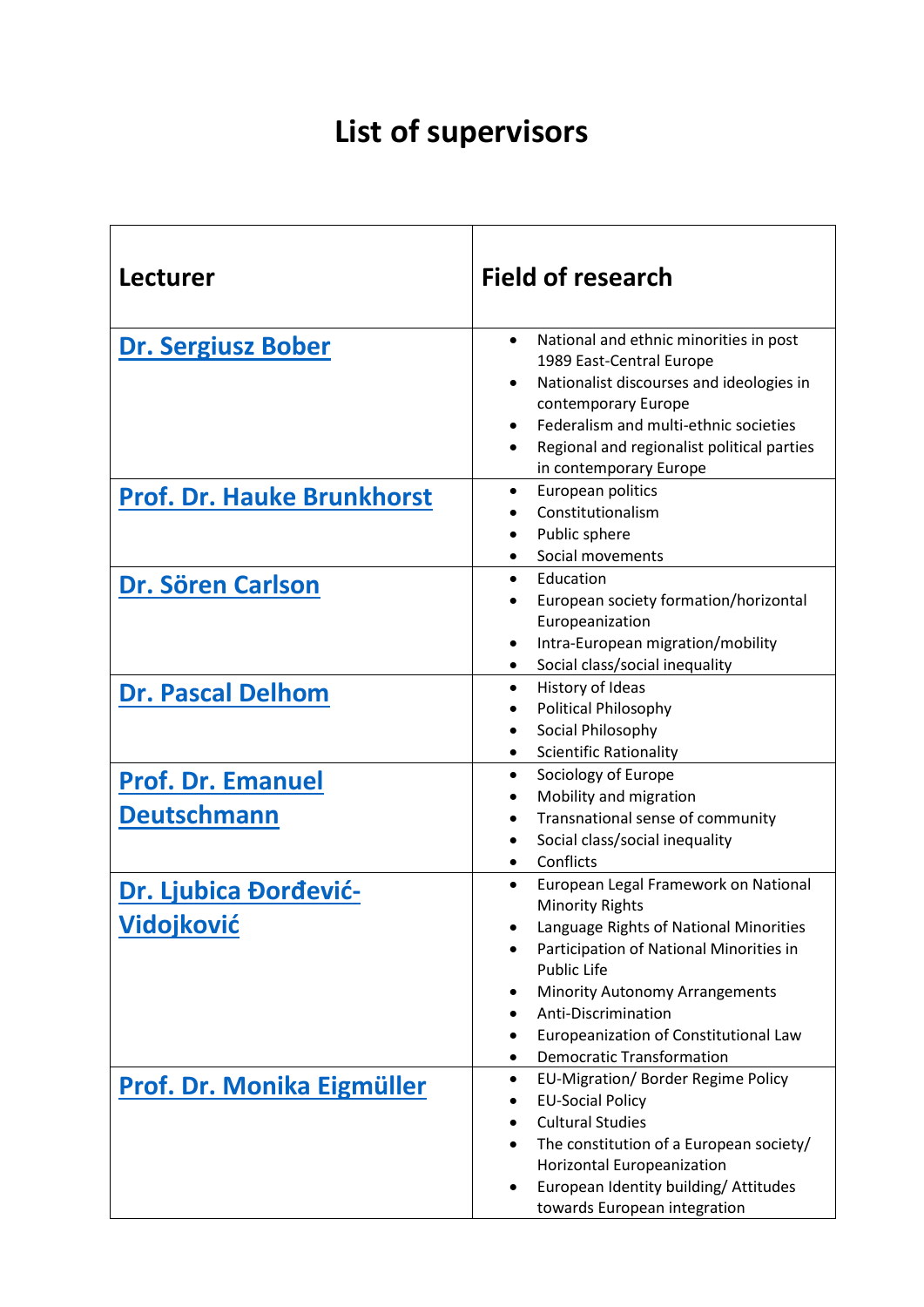| <b>Prof. Dr. Ulrich Glassmann</b>    | For official inquiries please use:<br>secretariat.cia@uni-flensburg.de |
|--------------------------------------|------------------------------------------------------------------------|
| <b>Prof. Dr. Tove Malloy</b>         | Minority rights of ethno-cultural groups<br>$\bullet$                  |
|                                      | European normative regime on minority                                  |
|                                      | rights                                                                 |
|                                      | Diversity governance and international                                 |
|                                      | relations theory                                                       |
|                                      | National approaches to minority<br>$\bullet$                           |
|                                      | protection<br>Monitoring of rights violations                          |
|                                      | Democratic theory and autonomy of<br>$\bullet$                         |
|                                      | groups                                                                 |
| Prof. Dr. Anna Katharina             | EU Law<br>$\bullet$                                                    |
|                                      | <b>International Law</b>                                               |
| <b>Mangold</b>                       | Human Rights Law<br>٠                                                  |
|                                      | <b>Antidiscrimination Law</b>                                          |
|                                      | Feminist Legal Studies / Legal Gender<br>$\bullet$                     |
|                                      | <b>Studies</b>                                                         |
|                                      | Legal Theory and Philosophy                                            |
|                                      | History of Public Law<br>٠                                             |
| <b>Prof. Dr. Vello Pettaí</b>        | Multiculturalism<br>$\bullet$                                          |
|                                      | Post-communist politics<br>Party politics<br>$\bullet$                 |
|                                      | <b>Transitional justice</b><br>$\bullet$                               |
|                                      | Democratization                                                        |
|                                      | <b>European Politics</b><br>٠                                          |
| <b>Prof. Dr. Uwe Puetter</b>         | <b>EU Institutions</b>                                                 |
|                                      | <b>Integration Theory</b><br>$\bullet$                                 |
|                                      | EU Policies (economic, monetary, social,<br>$\bullet$                  |
|                                      | foreign, trade, internal market)                                       |
| <b>Prof. Dr. Anne Reichold</b>       | Social Philosophy<br>٠                                                 |
|                                      | Moral Philosophy<br>$\bullet$                                          |
|                                      | Anthropology, Concept of Person                                        |
|                                      | Emotions in the Public Sphere<br><b>Social Movements</b><br>$\bullet$  |
|                                      | <b>Migration History</b><br>٠                                          |
| <b>Prof. Dr. Christiane Reinecke</b> | <b>Critical Border Studies</b>                                         |
|                                      | History of Social Inequalities and Urban                               |
|                                      | Peripheries                                                            |
|                                      | History of Decolonization<br>٠                                         |
| <b>Prof. Dr. Christof Roos</b>       | <b>EU Governance</b><br>$\bullet$                                      |
|                                      | Asylum and Migration                                                   |
|                                      | Freedom of Movement<br>$\bullet$                                       |
| <b>Dr. Felix Schulte</b>             | Ethnic conflicts, conflict dynamics<br>$\bullet$                       |
|                                      | Democratization, peace processes                                       |
|                                      | Federalism, power-sharing, autonomy<br>٠                               |
|                                      |                                                                        |
|                                      |                                                                        |
|                                      |                                                                        |
|                                      |                                                                        |